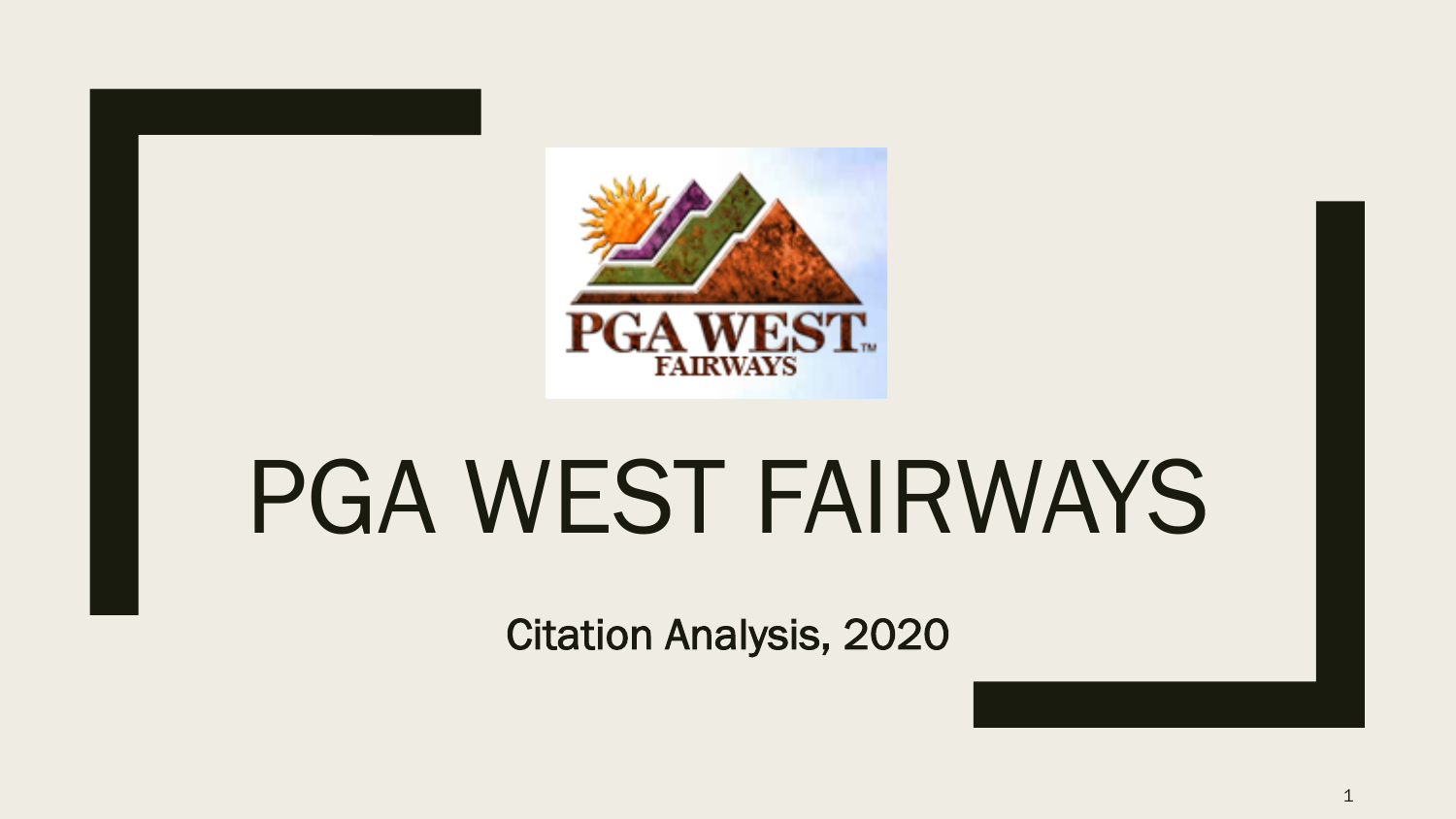### Methodology

- All Fairways Citations for calendar year 2020 were analyzed. Data source is from Compliance Committee proceedings
- Citations were tabulated by type and frequency

■ Data was analyzed and a comparison was made between citation rates for Rental vs Non-Rental properties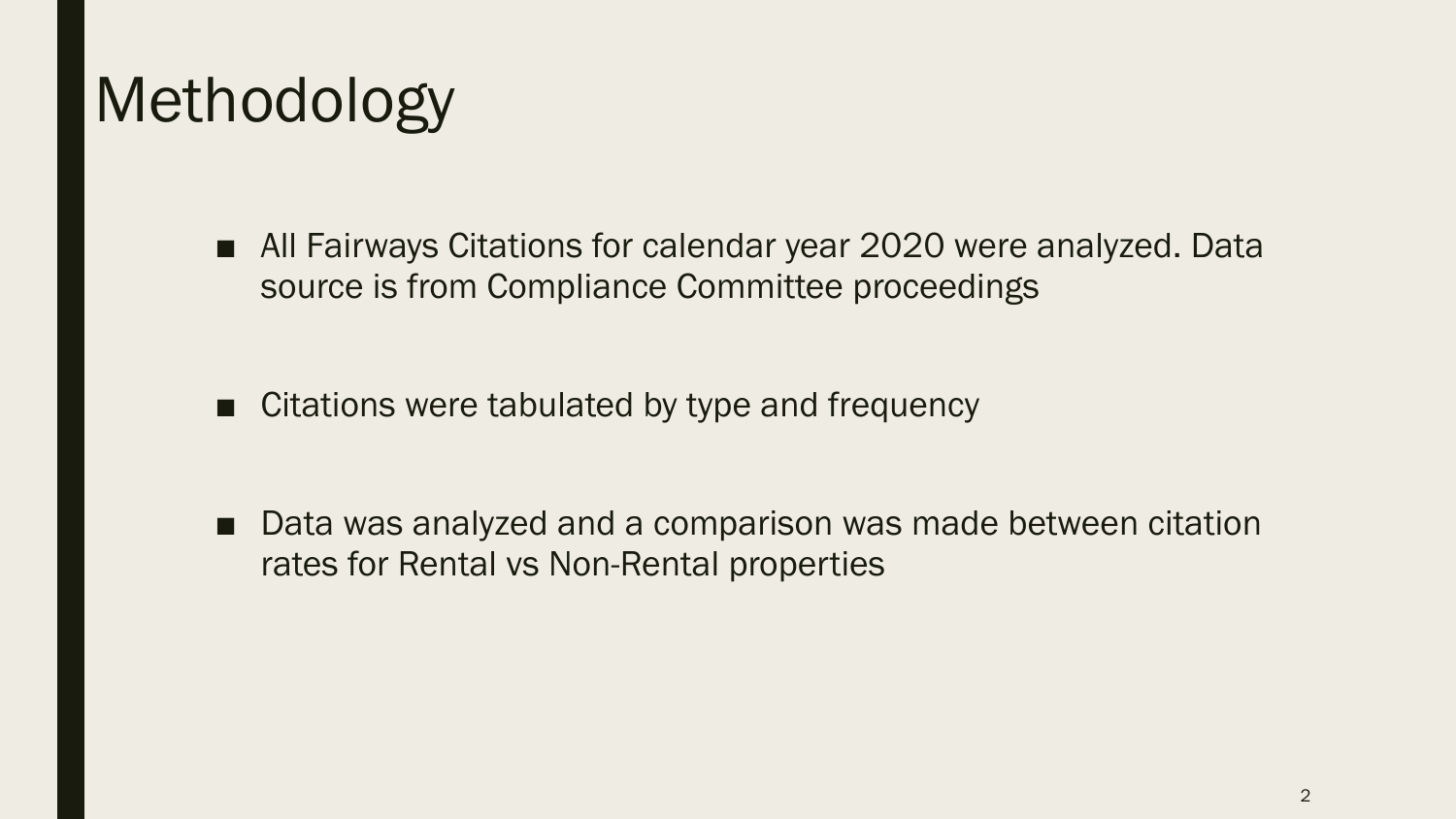### Data by type of Ownership

| <b>Type of Ownership:</b>   |     |       |
|-----------------------------|-----|-------|
|                             |     |       |
| Fairways # of Non-Rentals   | 803 | 82.9% |
| Fairways # of Rentals       | 166 | 17.1% |
| <b>Fairways Total Homes</b> | 969 | 100%  |

- Rental Density is currently at approx. 17% of all Fairways properties
- City of LQ believes there are as many as 15% 20% of properties operating without a license

#### Fairways Homes by Ownership Type

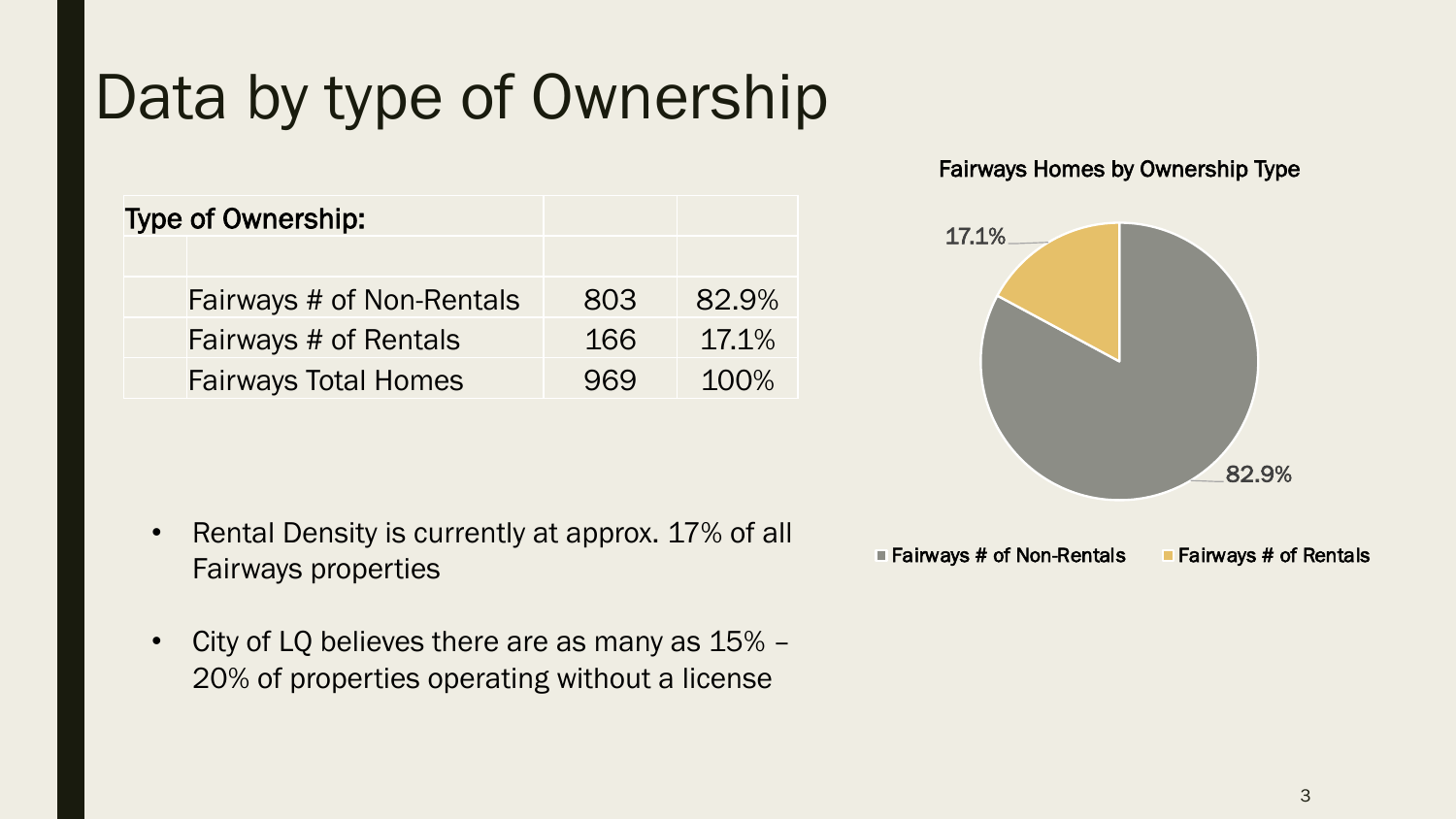#### Citation Data for 2020



17% density of Rental homeowners account for 55% of all citations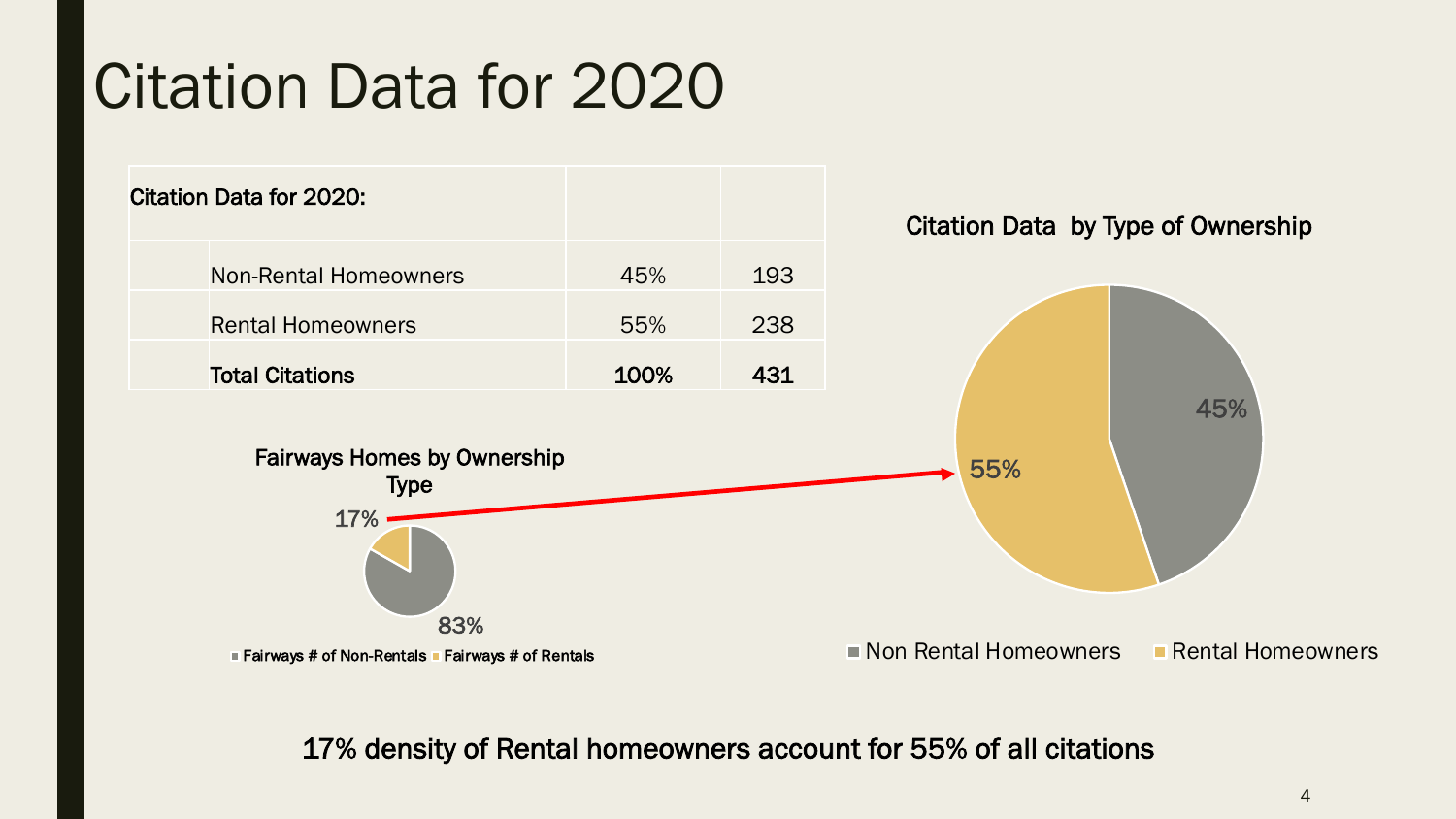## Citations by Type

| <b>Type of Citation</b>             | Total | <b>Non-Renters</b> | <b>Renters</b> | Non-Renters % of Total | <b>Renters % of Total</b> |
|-------------------------------------|-------|--------------------|----------------|------------------------|---------------------------|
| Noise / Disturbance                 | 61    | 5                  | 56             | 8%                     | 92%                       |
| Parked facing traffic               | 102   | 35                 | 67             | 34%                    | 66%                       |
| <b>Parked Blocking Fire Hydrant</b> | 9     |                    | $\overline{2}$ | 78%                    | 22%                       |
| Passes not displayed                | 8     | 4                  | 4              | 50%                    | 50%                       |
| <b>Excessive Vehicles</b>           | 73    | 18                 | 55             | 25%                    | 75%                       |
| <b>Speeding</b>                     | 93    | 66                 | 27             | 71%                    | 29%                       |
| <b>Failure to Stop</b>              | 30    | 21                 | 9              | 70%                    | 30%                       |
| <b>Golf Cart Violations</b>         | 27    | 18                 | 9              | 67%                    | 33%                       |
| <b>Unauthorized Access</b>          |       | 5                  | 2              | 71%                    | 29%                       |
| Other                               | 21    | 14                 |                | 67%                    | 33%                       |
| <b>Total</b>                        | 431   | 193                | 238            |                        |                           |

#### Citations by Type by Owner



- Rental homeowners account for 92% of all Noise / Disturbance Citations
- Non-Rental homeowners account for 32% of all Speeding **Citations**
- "Other" includes construction on Sunday, accumulated equipment, dog attack/off leash, damage to PGA property, 16-hour agreement, underage driver, block mailboxes, enter gate in wrong direction, gov. documents violations, display company name, park over 72 hours etc.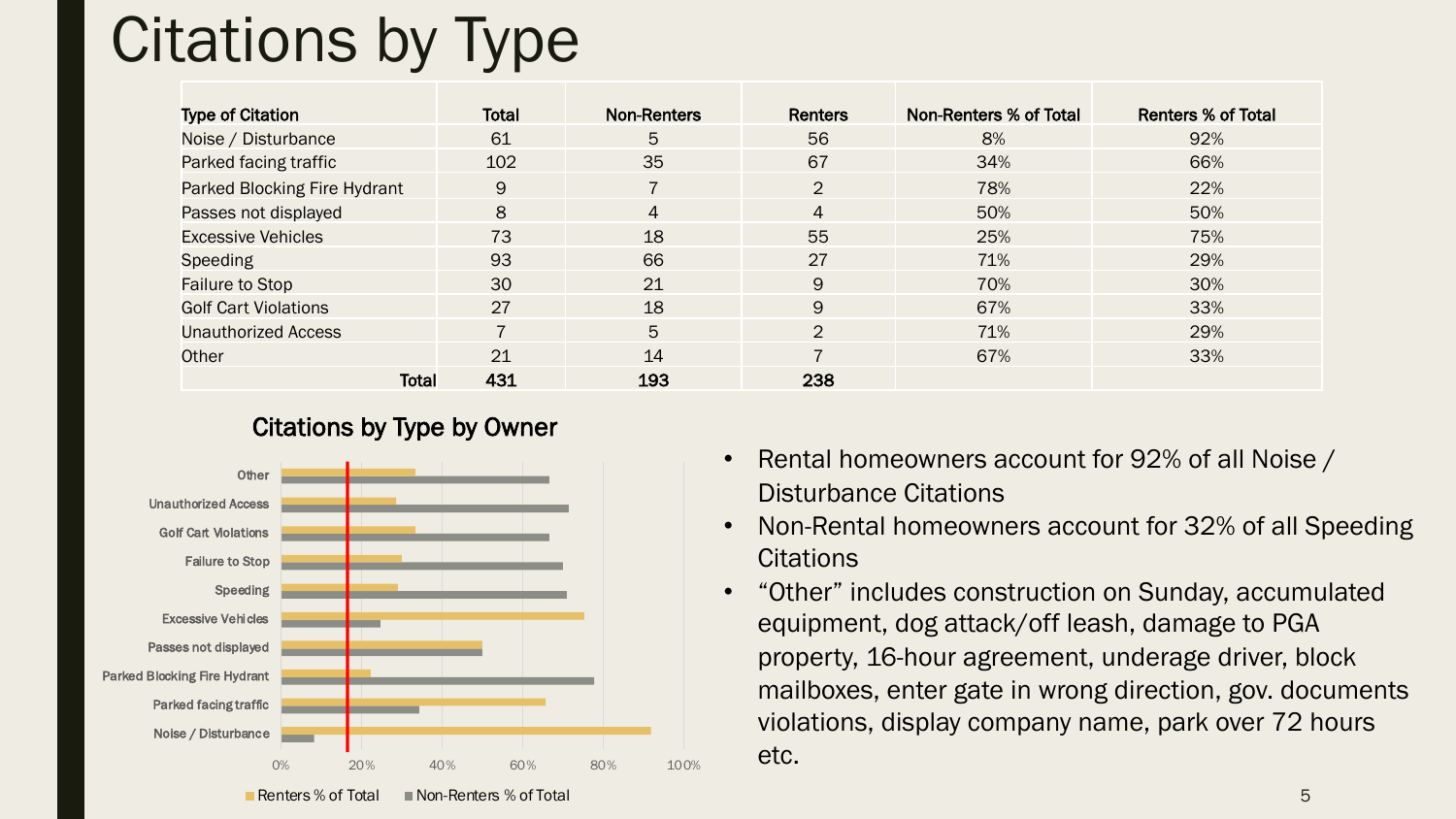#### Repeat Offenders – Renters vs Non-Renters

| # of Violations | <b>Total</b>   | # of Non-Renters | # of Renters   | % of Non-Renters | % of Renters |
|-----------------|----------------|------------------|----------------|------------------|--------------|
| $\overline{2}$  | 45             | 23               | 22             | 2.8%             | 13.3%        |
| 3               | 19             | 3                | 16             | 0.4%             | 9.6%         |
| $\overline{4}$  | 8              | $\Omega$         | 8              | 0.0%             | 4.8%         |
| 5               | $\overline{4}$ | $\Omega$         | $\overline{4}$ | 0.0%             | 2.4%         |
| 6               | $\overline{4}$ | $\Omega$         | $\overline{4}$ | 0.0%             | 2.4%         |
|                 |                | $\Omega$         | 1              | 0.0%             | 0.6%         |
| 15              | $\overline{ }$ | $\Omega$         | $\overline{ }$ | 0.0%             | 0.6%         |
|                 | 82             | 26               | 56             |                  |              |



Fairways # of Non-Rentals 823 Fairways # of Rentals 166 Fairways Total Homes 1989

- 13% (22/166) of all rental homeowners have two violations compared to 3% (23/803) of Non-Rental homeowners
- 10% (16/166) of all rental homeowners have three violations compared to 0.4% of Non-Rental homeowners
- 11% (18/166) of Rental homes have 4 or more violations during the 12-month timeframe studied